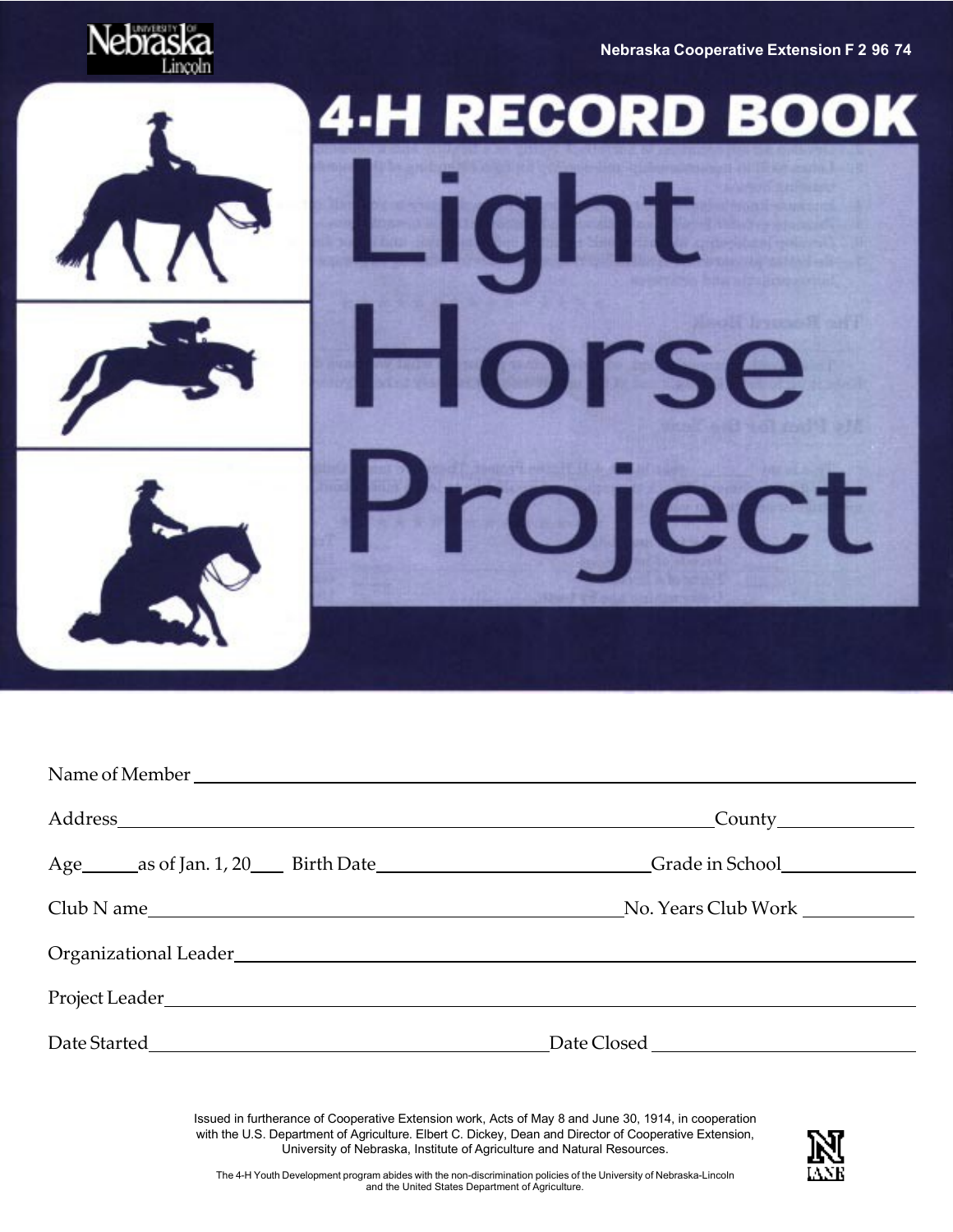### **Objectives of the Horse Project**

- 1. Experience the pride of owning a horse or pony and being responsible for its management.
- 2. Develop an appreciation of horseback riding as a healthy and wholesome form of recreation.
- 3. Learn skill in horsemanship and develop an understanding of the business of breeding, raising and training horses.
- 4. Increase knowledge of safety precautions to prevent injury to yourself, others and your mounts.
- 5. Promote greater love for animals and a humane attitude toward them.
- 6. Develop leadership, initiative, self-reliance, sportsmanship and other desirable character traits.
- 7. Be better prepared for citizenship responsibilities by working in groups and supporting community horse projects and activities.

### **The Record Book**

This record, if properly kept, will give a clear picture of what you have done during your horse project. Keep it up to date. Filling it out at the end of the year is likely to be a "guesstimate" rather than a record.

### **My Plan for the Year**

This is my year in the 4-H Horse Project. There are many things to learn about horses, their care and management. Check the topics you would like to learn more about, either through discussion at meetings or reading on your own.

| Selection and judging    | Training horse or colt    |
|--------------------------|---------------------------|
| Breeds of horses         | Improving riding skill    |
| Parts of a horse         | Gaits of the horse        |
| Determining age by teeth | Use and care of equipment |
| Feeding and rations      | Showing the horse         |
| Horse health             | Horse psychology          |
| Care of feet and shoeing | Safety with horses        |
| Grooming and care        | Care of foal and mare     |
| Shelter and stalls       | Other                     |
|                          |                           |

### **Set Goals**

Goals are tools that will help you decide how to get where you want to be and how to measure your success. Each goal has three parts: action (I want), the result (to learn my leads), and a timetable (before the county fair).

**My Goals:** (Make sure you have included the three parts for each goal.)

### **Advancement Level**

### **I want to reach:**

Pre-Level  $\angle$  Level 1 Level 2 Level 3 Level 4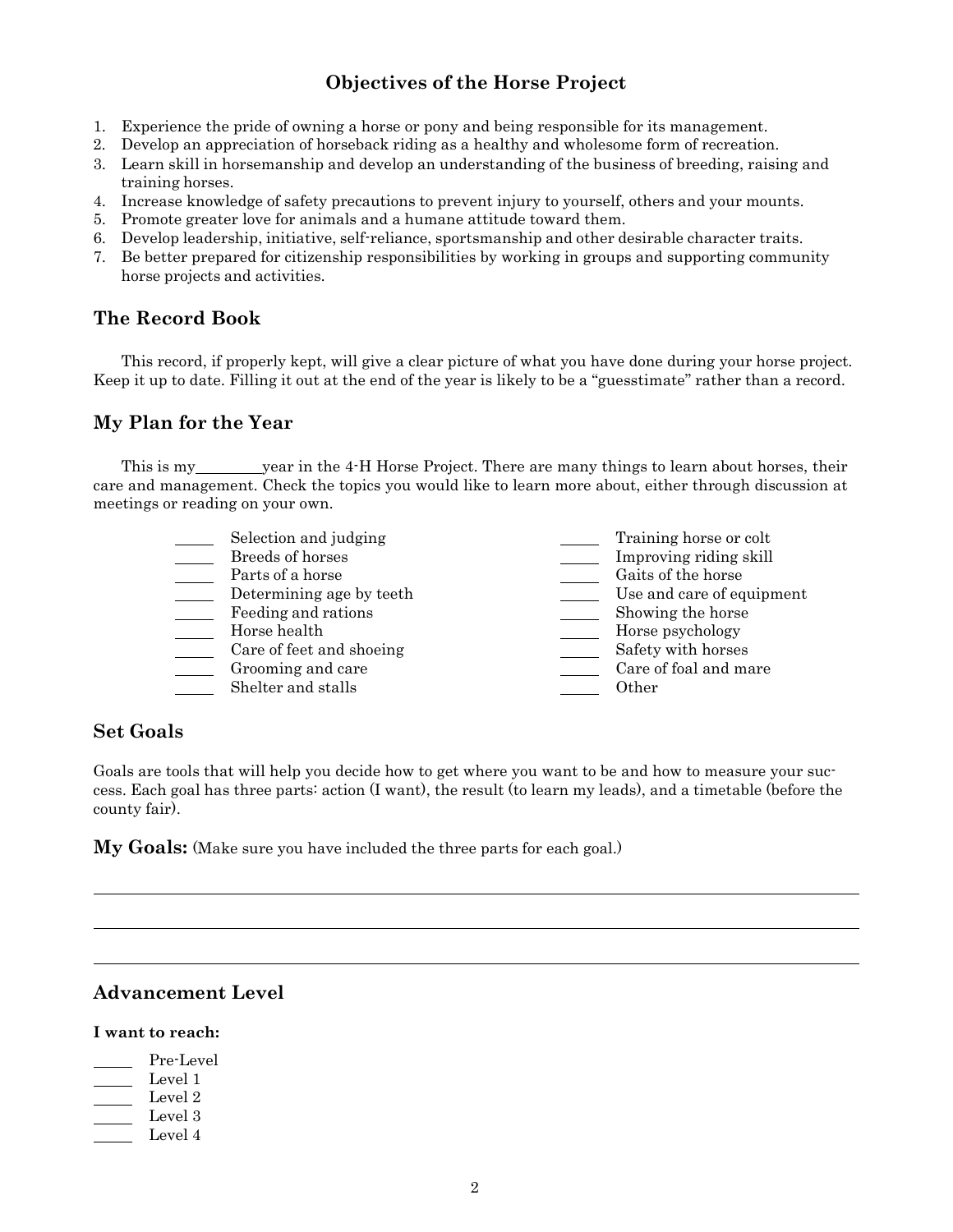| Description of horse or horses being used in the project.                                                                    |                                                                                                      |
|------------------------------------------------------------------------------------------------------------------------------|------------------------------------------------------------------------------------------------------|
|                                                                                                                              |                                                                                                      |
| <sub>or</sub>                                                                                                                |                                                                                                      |
|                                                                                                                              | Year foaled                                                                                          |
|                                                                                                                              | Owned by 4-H member alone______________the family______someone else_________________________________ |
|                                                                                                                              | ***************                                                                                      |
|                                                                                                                              |                                                                                                      |
| <b>or</b>                                                                                                                    |                                                                                                      |
| $\begin{tabular}{c} Grade \end{tabular} \begin{tabular}{c} \includegraphics[width=0.35\textwidth]{figs/1000}} \end{tabular}$ | Year foaled                                                                                          |
|                                                                                                                              | Owned by 4-H member alone______________the family______someone else_________________________________ |
|                                                                                                                              | ***************                                                                                      |
|                                                                                                                              |                                                                                                      |
| or                                                                                                                           |                                                                                                      |
|                                                                                                                              |                                                                                                      |
|                                                                                                                              | Owned by 4.H member alone________________the family_______someone else______________________________ |

### **4-H Horseman Advancement Levels**

Some counties participate in the 4-H Horseman Advancement Level program. (See EC 2-96-69, 4-H Horse Project Advancement Levels, for details.) In this program, 4-H members follow the guidelines for a particular level of ability. When evaluated as capable of that level, they progress to the next level. Indicate below your progress in the Advancement Levels, if you are participating in them.

| <b>Advancement Level</b> | <b>Date Completed</b> | Evaluator |
|--------------------------|-----------------------|-----------|
| Pre-Level                |                       |           |
| Level 1                  |                       |           |
| Level 2                  |                       |           |
| Level 3                  |                       |           |
| Level 4                  |                       |           |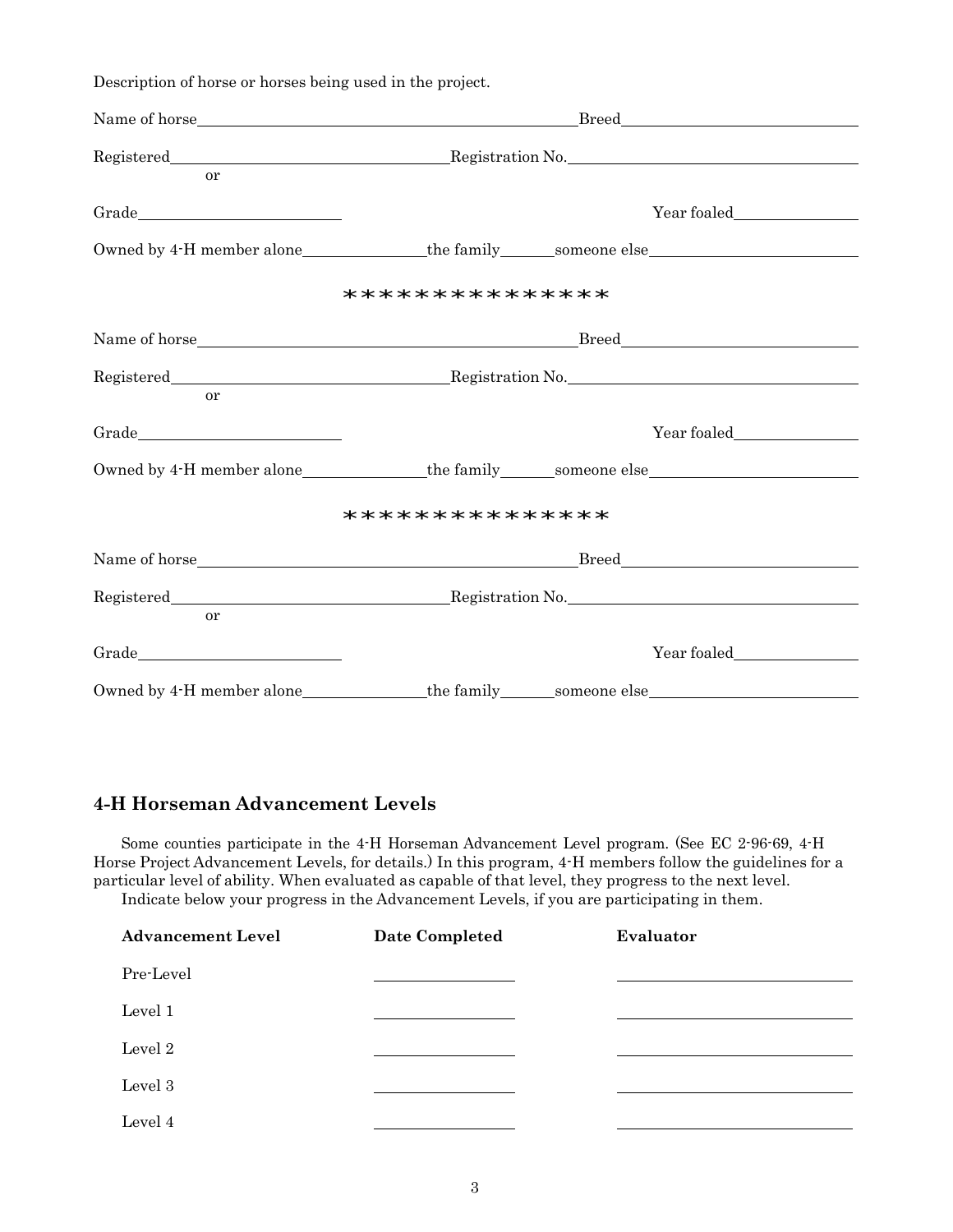# **Equipment Inventory**

| List equipment used in the project. Indicate the cost or value of equipment owned by the 4-H member. |              |            |                             |  |  |  |  |
|------------------------------------------------------------------------------------------------------|--------------|------------|-----------------------------|--|--|--|--|
|                                                                                                      | Owned by     |            |                             |  |  |  |  |
| <i>Item</i>                                                                                          | Someone else | 4-H member | *Cost or value of equipment |  |  |  |  |
|                                                                                                      |              |            |                             |  |  |  |  |
|                                                                                                      |              |            |                             |  |  |  |  |
|                                                                                                      |              |            |                             |  |  |  |  |
|                                                                                                      |              |            |                             |  |  |  |  |
|                                                                                                      |              |            |                             |  |  |  |  |
|                                                                                                      |              |            |                             |  |  |  |  |
|                                                                                                      |              |            |                             |  |  |  |  |
|                                                                                                      |              |            |                             |  |  |  |  |
|                                                                                                      |              |            |                             |  |  |  |  |
|                                                                                                      |              |            |                             |  |  |  |  |
|                                                                                                      |              |            |                             |  |  |  |  |
|                                                                                                      |              |            |                             |  |  |  |  |
|                                                                                                      |              |            |                             |  |  |  |  |
| Total value of equipment                                                                             |              |            |                             |  |  |  |  |

\*Value of equipment may be determined by depreciating.

### **Example of depreciation:**

10% depreciation each year.

A saddle cost \$400.00 last year.

less 10% – 40.00

Value = \$360.00

# **Income**

| List income from sale of animals and services. |            |          |  |  |  |  |  |
|------------------------------------------------|------------|----------|--|--|--|--|--|
| Animal sale or service                         | Date       | Value    |  |  |  |  |  |
| Example: Foal sale                             | $10$ -Oct. | \$600.00 |  |  |  |  |  |
| Driving cattle for neighbor                    | 4-Nov.     | \$25.00  |  |  |  |  |  |
|                                                |            |          |  |  |  |  |  |
|                                                |            |          |  |  |  |  |  |
|                                                |            |          |  |  |  |  |  |
|                                                |            |          |  |  |  |  |  |
|                                                |            |          |  |  |  |  |  |
| Total received from animals sold \$            |            |          |  |  |  |  |  |
| Total received from services \$                |            |          |  |  |  |  |  |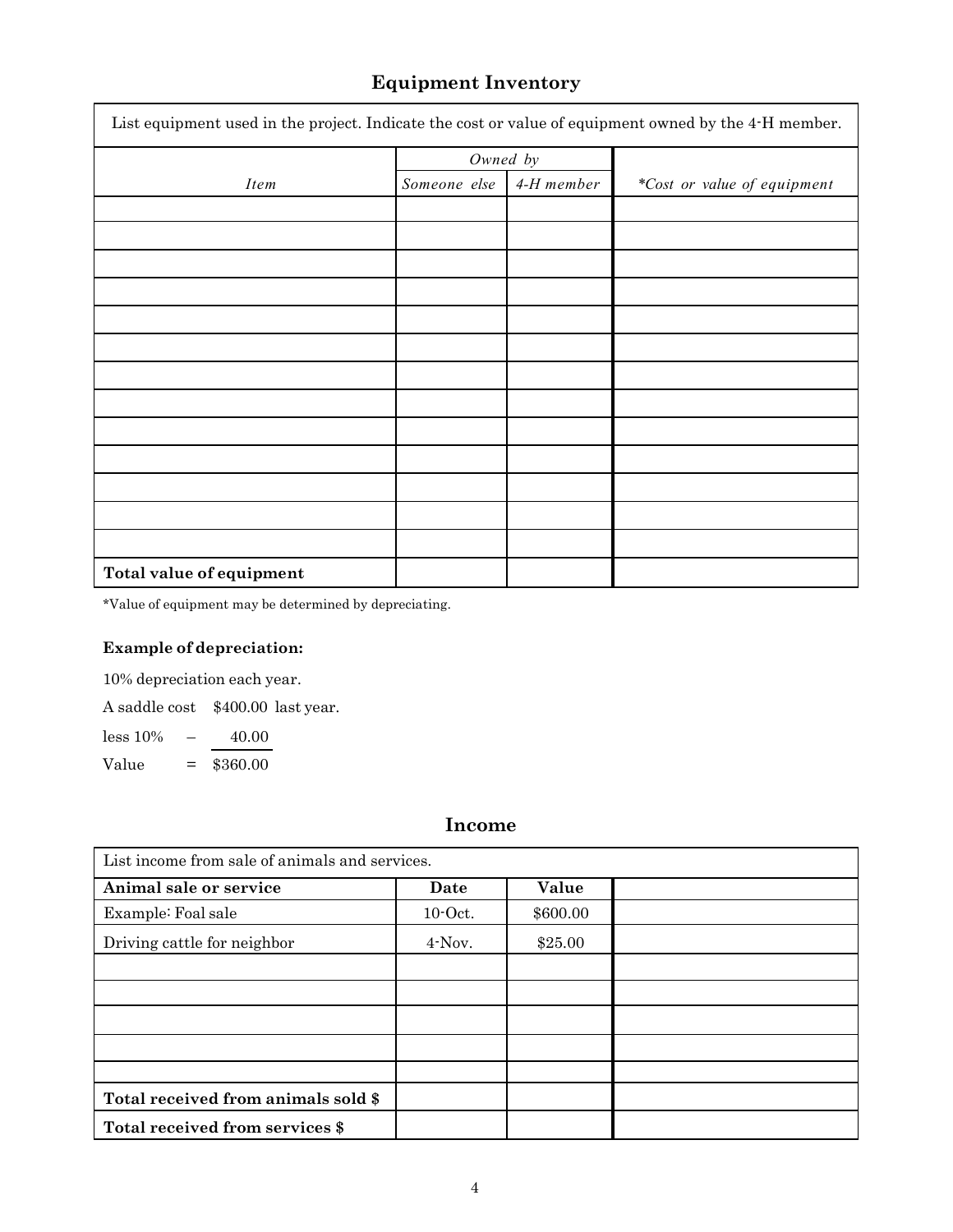# **Horse Care Expenses**

| List all expenses connected with care, veterinary work, worming, shoeing, trims, etc. |      |      |                   |  |  |  |
|---------------------------------------------------------------------------------------|------|------|-------------------|--|--|--|
| Horse                                                                                 | Date | Item | $\mathbf{Cost}$   |  |  |  |
|                                                                                       |      |      |                   |  |  |  |
|                                                                                       |      |      |                   |  |  |  |
|                                                                                       |      |      |                   |  |  |  |
|                                                                                       |      |      |                   |  |  |  |
|                                                                                       |      |      |                   |  |  |  |
|                                                                                       |      |      |                   |  |  |  |
|                                                                                       |      |      |                   |  |  |  |
|                                                                                       |      |      |                   |  |  |  |
|                                                                                       |      |      |                   |  |  |  |
|                                                                                       |      |      |                   |  |  |  |
|                                                                                       |      |      |                   |  |  |  |
|                                                                                       |      |      |                   |  |  |  |
|                                                                                       |      |      |                   |  |  |  |
|                                                                                       |      |      |                   |  |  |  |
|                                                                                       |      |      |                   |  |  |  |
|                                                                                       |      |      | <b>Total Cost</b> |  |  |  |

### **Time Spent Caring for and Riding the Horse**

Record the approximate number of days you cared for and/or rode your horse and estimate the number of hours each month.

|                  | <b>Riding and training</b> |                    | Feeding, grooming, care of horse,<br>tack and stalls |                    |  |  |
|------------------|----------------------------|--------------------|------------------------------------------------------|--------------------|--|--|
| Month            | Number of days             | <b>Total hours</b> | Number of days                                       | <b>Total hours</b> |  |  |
| Example: October | $8\,$                      | 14                 | 30                                                   | 30                 |  |  |
|                  |                            |                    |                                                      |                    |  |  |
|                  |                            |                    |                                                      |                    |  |  |
|                  |                            |                    |                                                      |                    |  |  |
|                  |                            |                    |                                                      |                    |  |  |
|                  |                            |                    |                                                      |                    |  |  |
|                  |                            |                    |                                                      |                    |  |  |
|                  |                            |                    |                                                      |                    |  |  |
|                  |                            |                    |                                                      |                    |  |  |
|                  |                            |                    |                                                      |                    |  |  |
|                  |                            |                    |                                                      |                    |  |  |
|                  |                            |                    |                                                      |                    |  |  |
|                  |                            |                    |                                                      |                    |  |  |
| <b>Total</b>     |                            |                    |                                                      |                    |  |  |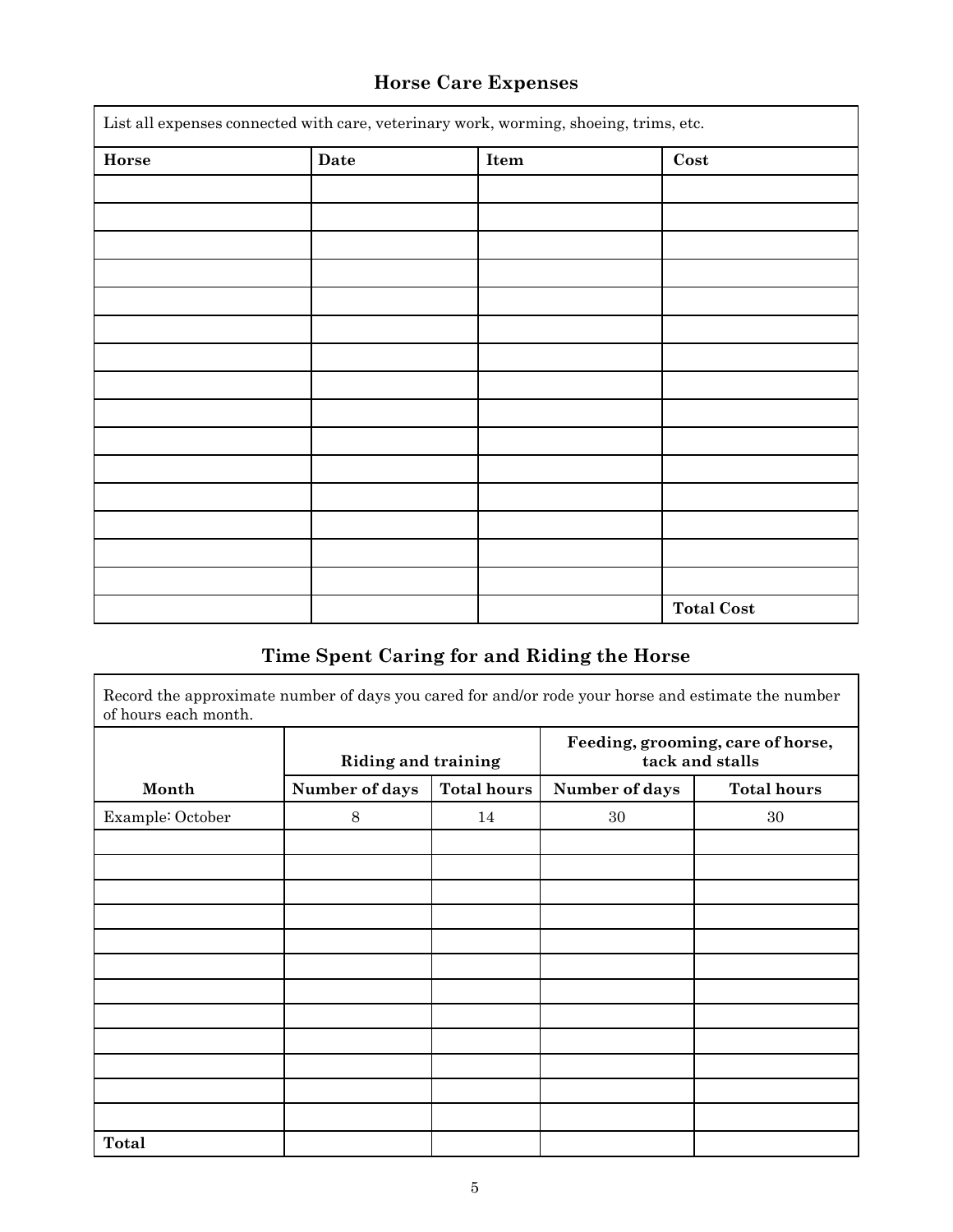| $HORSE(S)$ :     |             |             |                                                                                                                                             |                               |                                                 |                                                                       |         |                   |                  |
|------------------|-------------|-------------|---------------------------------------------------------------------------------------------------------------------------------------------|-------------------------------|-------------------------------------------------|-----------------------------------------------------------------------|---------|-------------------|------------------|
| AGE(S):          |             |             |                                                                                                                                             |                               |                                                 |                                                                       |         |                   |                  |
|                  |             |             |                                                                                                                                             |                               | <b>WHAT DOES YOUR HORSE EAT?</b> (Circle)       |                                                                       |         |                   |                  |
| <b>GRAINS</b>    | corn        | oats        | pellets                                                                                                                                     | sweetfeed                     | other                                           |                                                                       |         |                   |                  |
| <b>ROUGHAGES</b> | alfalfa hay | brome       | prairie hay                                                                                                                                 | pasture                       | other                                           |                                                                       |         |                   |                  |
| <b>OTHER</b>     | minerals    | salt        | other                                                                                                                                       |                               |                                                 |                                                                       |         |                   |                  |
|                  |             |             |                                                                                                                                             |                               | HOW MUCH DOES YOUR HORSE EAT EACH DAY? (Circle) |                                                                       |         |                   |                  |
| grains           | $2$ lbs     | $3$ lbs     | 4 lbs                                                                                                                                       | 5 lbs                         | 6 lbs                                           | other                                                                 |         |                   |                  |
| roughages        | $1-2$ slabs | $3-4$ slabs | $1/2$ bale                                                                                                                                  | 1 bale                        |                                                 | big round bale: @ 25 lbs per day, a 1,200 lb bale should last 48 days |         |                   |                  |
|                  |             |             |                                                                                                                                             |                               | HOW MUCH DOES YOUR HORSE EAT EACH MONTH?        |                                                                       |         |                   |                  |
| <b>GRAIN</b>     |             |             | # lbs per day X 30 = total lbs per month (example: $3 \text{ lbs} = 90 \text{ lbs}$ grain per month)                                        |                               |                                                 |                                                                       |         |                   |                  |
| roughage         |             |             | # slabs hay per day X 30 = total slabs per month (example: 2 slabs alfalfa X 30 = 60 slabs per month @ 8-10 per bale = 6-7 bales per month) |                               |                                                 |                                                                       |         |                   |                  |
|                  |             |             | (example: 5 slabs grass per day $[20 \text{ lbs}] = 150$ slabs per month @ 8-10 slabs per bale = 18.75 bales)                               |                               |                                                 |                                                                       |         |                   |                  |
|                  |             |             |                                                                                                                                             | <b>HOW MUCH DOES IT COST?</b> |                                                 |                                                                       |         |                   |                  |
| grain            | \$          | per 50 lbs  | $\$\$                                                                                                                                       | $\, {\rm per}$ 50 lbs         |                                                 |                                                                       |         |                   |                  |
| roughage         | \$          | per bale    | $\boldsymbol{\$\}$                                                                                                                          | per bale                      |                                                 |                                                                       |         |                   |                  |
| pasture          | \$          | per month   | $\boldsymbol{\$\}$                                                                                                                          | per month                     |                                                 |                                                                       |         |                   |                  |
|                  |             |             | HOW MUCH FEED AND WHAT DOES IT COST PER MONTH FOR YOUR HORSE?                                                                               |                               |                                                 |                                                                       |         |                   |                  |
|                  | Grain       | Amount      | Cost                                                                                                                                        | Hay                           | Amount                                          | Cost                                                                  | Other   | Cost              | Month Total      |
| <b>EXAMPLE:</b>  | sweetfeed   | 90 lbs      | \$16.00                                                                                                                                     | Alfalfa/grass                 | 8 bales/20 bales                                | \$24.00/\$60.00                                                       | Pasture | \$30              | \$130.00         |
| October          |             |             |                                                                                                                                             |                               |                                                 |                                                                       |         |                   |                  |
| November         |             |             |                                                                                                                                             |                               |                                                 |                                                                       |         |                   |                  |
| December         |             |             |                                                                                                                                             |                               |                                                 |                                                                       |         |                   |                  |
| January          |             |             |                                                                                                                                             |                               |                                                 |                                                                       |         |                   |                  |
| February         |             |             |                                                                                                                                             |                               |                                                 |                                                                       |         |                   |                  |
| March            |             |             |                                                                                                                                             |                               |                                                 |                                                                       |         |                   |                  |
| April            |             |             |                                                                                                                                             |                               |                                                 |                                                                       |         |                   |                  |
| May              |             |             |                                                                                                                                             |                               |                                                 |                                                                       |         |                   |                  |
| June             |             |             |                                                                                                                                             |                               |                                                 |                                                                       |         |                   |                  |
| July             |             |             |                                                                                                                                             |                               |                                                 |                                                                       |         |                   |                  |
| August           |             |             |                                                                                                                                             |                               |                                                 |                                                                       |         |                   |                  |
| September        |             |             |                                                                                                                                             |                               |                                                 |                                                                       |         |                   |                  |
|                  |             |             |                                                                                                                                             |                               |                                                 |                                                                       |         |                   |                  |
|                  |             |             | Total grain costs                                                                                                                           |                               |                                                 | Total hay costs                                                       |         | Total other costs | Total feed costs |
|                  |             |             |                                                                                                                                             |                               |                                                 |                                                                       |         |                   |                  |
|                  |             |             |                                                                                                                                             |                               |                                                 |                                                                       |         |                   |                  |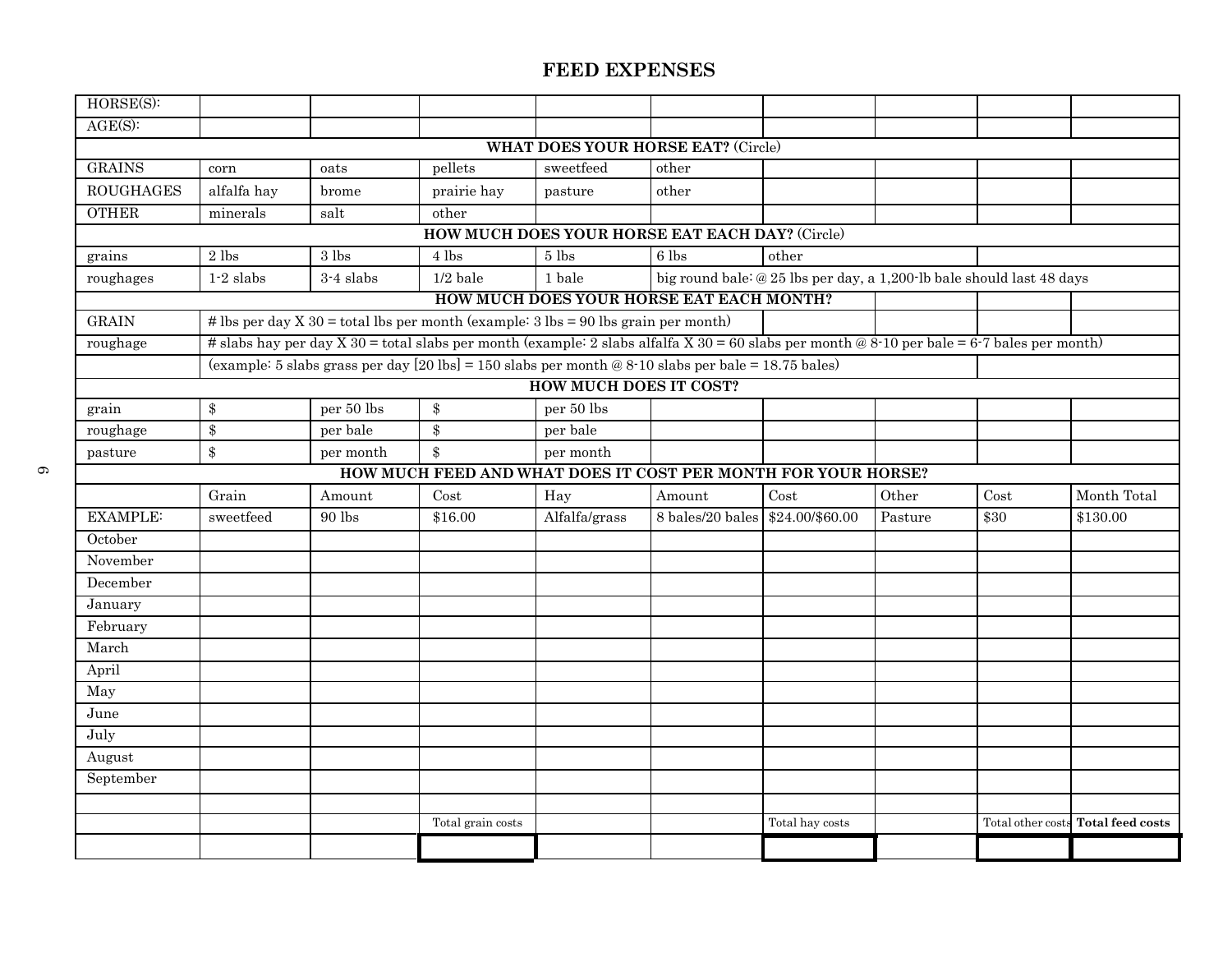| HORSE(S):                                 |                    |                       |                                                                                                                                             |                               |                                          |                                                                       |         |      |                                    |  |
|-------------------------------------------|--------------------|-----------------------|---------------------------------------------------------------------------------------------------------------------------------------------|-------------------------------|------------------------------------------|-----------------------------------------------------------------------|---------|------|------------------------------------|--|
| AGE(S):                                   |                    |                       |                                                                                                                                             |                               |                                          |                                                                       |         |      |                                    |  |
| <b>WHAT DOES YOUR HORSE EAT?</b> (Circle) |                    |                       |                                                                                                                                             |                               |                                          |                                                                       |         |      |                                    |  |
| <b>GRAINS</b>                             | corn               | oats                  | pellets                                                                                                                                     | sweetfeed                     | other                                    |                                                                       |         |      |                                    |  |
| <b>ROUGHAGES</b>                          | alfalfa hay        | brome                 | prairie hay                                                                                                                                 | pasture                       | other                                    |                                                                       |         |      |                                    |  |
| <b>OTHER</b>                              | minerals           | salt                  | other                                                                                                                                       |                               |                                          |                                                                       |         |      |                                    |  |
|                                           |                    |                       | HOW MUCH DOES YOUR HORSE EAT EACH DAY? (Circle)                                                                                             |                               |                                          |                                                                       |         |      |                                    |  |
| grains                                    | $2\; \mathrm{lbs}$ | 3 lbs                 | 4 lbs                                                                                                                                       | 5 lbs                         | 6 lbs                                    | other                                                                 |         |      |                                    |  |
| roughages                                 | $1-2$ slabs        | 3-4 slabs             | $1/2$ bale                                                                                                                                  | 1 bale                        |                                          | big round bale: @ 25 lbs per day, a 1,200 lb bale should last 48 days |         |      |                                    |  |
|                                           |                    |                       |                                                                                                                                             |                               | HOW MUCH DOES YOUR HORSE EAT EACH MONTH? |                                                                       |         |      |                                    |  |
| <b>GRAIN</b>                              |                    |                       | # lbs per day $X$ 30 = total lbs per month (example: 3 lbs = 90 lbs grain per month)                                                        |                               |                                          |                                                                       |         |      |                                    |  |
| roughage                                  |                    |                       | # slabs hay per day X 30 = total slabs per month (example: 2 slabs alfalfa X 30 = 60 slabs per month @ 8-10 per bale = 6-7 bales per month) |                               |                                          |                                                                       |         |      |                                    |  |
|                                           |                    |                       | (example: 5 slabs grass per day $[20 \text{ lbs}] = 150$ slabs per month @ 8-10 slabs per bale = 18.75 bales)                               |                               |                                          |                                                                       |         |      |                                    |  |
|                                           |                    |                       |                                                                                                                                             | <b>HOW MUCH DOES IT COST?</b> |                                          |                                                                       |         |      |                                    |  |
| grain                                     | \$                 | $\, {\rm per}$ 50 lbs | \$                                                                                                                                          | per 50 lbs                    |                                          |                                                                       |         |      |                                    |  |
| roughage                                  | \$                 | per bale              | $\$\$                                                                                                                                       | per bale                      |                                          |                                                                       |         |      |                                    |  |
| pasture                                   | \$                 | per month             | $\$\$                                                                                                                                       | per month                     |                                          |                                                                       |         |      |                                    |  |
|                                           |                    |                       | HOW MUCH FEED AND WHAT DOES IT COST PER MONTH FOR YOUR HORSE?                                                                               |                               |                                          |                                                                       |         |      |                                    |  |
|                                           | Grain              | Amount                | Cost                                                                                                                                        | Hay                           | Amount                                   | Cost                                                                  | Other   | Cost | Month Total                        |  |
| <b>EXAMPLE:</b>                           | sweetfeed          | $90\,\mathrm{lbs}$    | \$16.00                                                                                                                                     | Alfalfa/grass                 | 8 bales/20 bales \$24.00/\$60.00         |                                                                       | Pasture | \$30 | \$130.00                           |  |
| October                                   |                    |                       |                                                                                                                                             |                               |                                          |                                                                       |         |      |                                    |  |
| November                                  |                    |                       |                                                                                                                                             |                               |                                          |                                                                       |         |      |                                    |  |
| December                                  |                    |                       |                                                                                                                                             |                               |                                          |                                                                       |         |      |                                    |  |
| January                                   |                    |                       |                                                                                                                                             |                               |                                          |                                                                       |         |      |                                    |  |
| February                                  |                    |                       |                                                                                                                                             |                               |                                          |                                                                       |         |      |                                    |  |
| March                                     |                    |                       |                                                                                                                                             |                               |                                          |                                                                       |         |      |                                    |  |
| April                                     |                    |                       |                                                                                                                                             |                               |                                          |                                                                       |         |      |                                    |  |
| May                                       |                    |                       |                                                                                                                                             |                               |                                          |                                                                       |         |      |                                    |  |
| June                                      |                    |                       |                                                                                                                                             |                               |                                          |                                                                       |         |      |                                    |  |
| July                                      |                    |                       |                                                                                                                                             |                               |                                          |                                                                       |         |      |                                    |  |
| August                                    |                    |                       |                                                                                                                                             |                               |                                          |                                                                       |         |      |                                    |  |
| September                                 |                    |                       |                                                                                                                                             |                               |                                          |                                                                       |         |      |                                    |  |
|                                           |                    |                       |                                                                                                                                             |                               |                                          |                                                                       |         |      |                                    |  |
|                                           |                    |                       | Total grain costs                                                                                                                           |                               |                                          | Total hay costs                                                       |         |      | Total other costs Total feed costs |  |
|                                           |                    |                       |                                                                                                                                             |                               |                                          |                                                                       |         |      |                                    |  |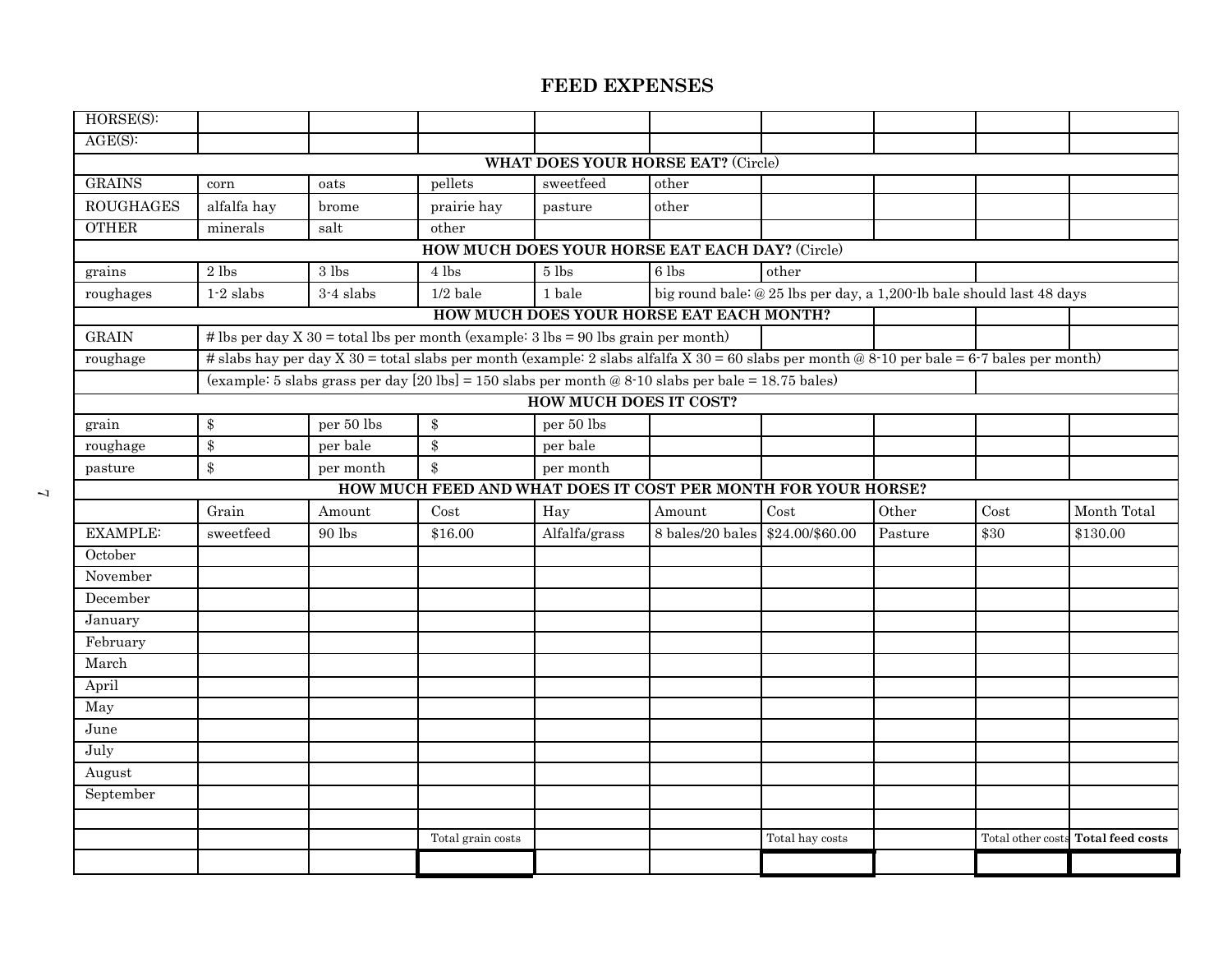| $HORSE(S)$ :     |                   |                                    |                                                                                                                                             |                               |                                                 |                                                                       |         |                   |                         |
|------------------|-------------------|------------------------------------|---------------------------------------------------------------------------------------------------------------------------------------------|-------------------------------|-------------------------------------------------|-----------------------------------------------------------------------|---------|-------------------|-------------------------|
| AGE(S):          |                   |                                    |                                                                                                                                             |                               |                                                 |                                                                       |         |                   |                         |
|                  |                   |                                    |                                                                                                                                             |                               | <b>WHAT DOES YOUR HORSE EAT?</b> (Circle)       |                                                                       |         |                   |                         |
| <b>GRAINS</b>    | corn              | oats                               | pellets                                                                                                                                     | sweetfeed                     | other                                           |                                                                       |         |                   |                         |
| <b>ROUGHAGES</b> | alfalfa hay       | brome                              | prairie hay                                                                                                                                 | pasture                       | other                                           |                                                                       |         |                   |                         |
| <b>OTHER</b>     | minerals          | salt                               | other                                                                                                                                       |                               |                                                 |                                                                       |         |                   |                         |
|                  |                   |                                    |                                                                                                                                             |                               | HOW MUCH DOES YOUR HORSE EAT EACH DAY? (Circle) |                                                                       |         |                   |                         |
| grains           | $2$ lbs           | $3$ lbs                            | 4 lbs                                                                                                                                       | 5 <sub>1</sub>                | 6 lbs                                           | other                                                                 |         |                   |                         |
| roughages        | $1-2$ slabs       | $3-4$ slabs                        | $1/2$ bale                                                                                                                                  | 1 bale                        |                                                 | big round bale: @ 25 lbs per day, a 1,200 lb bale should last 48 days |         |                   |                         |
|                  |                   |                                    |                                                                                                                                             |                               | HOW MUCH DOES YOUR HORSE EAT EACH MONTH?        |                                                                       |         |                   |                         |
| <b>GRAIN</b>     |                   |                                    | # lbs per day X 30 = total lbs per month (example: $3 \text{ lbs} = 90 \text{ lbs}$ grain per month)                                        |                               |                                                 |                                                                       |         |                   |                         |
| roughage         |                   |                                    | # slabs hay per day X 30 = total slabs per month (example: 2 slabs alfalfa X 30 = 60 slabs per month @ 8-10 per bale = 6-7 bales per month) |                               |                                                 |                                                                       |         |                   |                         |
|                  |                   |                                    | (example: 5 slabs grass per day $[20 \text{ lbs}] = 150$ slabs per month @ 8-10 slabs per bale = 18.75 bales)                               |                               |                                                 |                                                                       |         |                   |                         |
|                  |                   |                                    |                                                                                                                                             | <b>HOW MUCH DOES IT COST?</b> |                                                 |                                                                       |         |                   |                         |
| grain            | $\$\$             | per 50 lbs                         | $\$\$                                                                                                                                       | per 50 lbs                    |                                                 |                                                                       |         |                   |                         |
| roughage         | $\boldsymbol{\$}$ | per bale                           | $\boldsymbol{\$}$                                                                                                                           | per bale                      |                                                 |                                                                       |         |                   |                         |
| pasture          | $\$\$             | per month                          | $\$\$                                                                                                                                       | per month                     |                                                 |                                                                       |         |                   |                         |
|                  |                   |                                    | HOW MUCH FEED AND WHAT DOES IT COST PER MONTH FOR YOUR HORSE?                                                                               |                               |                                                 |                                                                       |         |                   |                         |
|                  | Grain             | Amount                             | Cost                                                                                                                                        | Hay                           | Amount                                          | Cost                                                                  | Other   | Cost              | Month Total             |
| <b>EXAMPLE:</b>  | sweetfeed         | $90\,\ensuremath{\, \mathrm{lbs}}$ | \$16.00                                                                                                                                     | Alfalfa/grass                 | 8 bales/20 bales                                | \$24.00/\$60.00                                                       | Pasture | \$30              | \$130.00                |
| October          |                   |                                    |                                                                                                                                             |                               |                                                 |                                                                       |         |                   |                         |
| November         |                   |                                    |                                                                                                                                             |                               |                                                 |                                                                       |         |                   |                         |
| December         |                   |                                    |                                                                                                                                             |                               |                                                 |                                                                       |         |                   |                         |
| January          |                   |                                    |                                                                                                                                             |                               |                                                 |                                                                       |         |                   |                         |
| February         |                   |                                    |                                                                                                                                             |                               |                                                 |                                                                       |         |                   |                         |
| March            |                   |                                    |                                                                                                                                             |                               |                                                 |                                                                       |         |                   |                         |
| April            |                   |                                    |                                                                                                                                             |                               |                                                 |                                                                       |         |                   |                         |
| May              |                   |                                    |                                                                                                                                             |                               |                                                 |                                                                       |         |                   |                         |
| June             |                   |                                    |                                                                                                                                             |                               |                                                 |                                                                       |         |                   |                         |
| July             |                   |                                    |                                                                                                                                             |                               |                                                 |                                                                       |         |                   |                         |
| August           |                   |                                    |                                                                                                                                             |                               |                                                 |                                                                       |         |                   |                         |
| September        |                   |                                    |                                                                                                                                             |                               |                                                 |                                                                       |         |                   |                         |
|                  |                   |                                    |                                                                                                                                             |                               |                                                 |                                                                       |         |                   |                         |
|                  |                   |                                    | Total grain costs                                                                                                                           |                               |                                                 | Total hay costs                                                       |         | Total other costs | <b>Total feed costs</b> |
|                  |                   |                                    |                                                                                                                                             |                               |                                                 |                                                                       |         |                   |                         |
|                  |                   |                                    |                                                                                                                                             |                               |                                                 |                                                                       |         |                   |                         |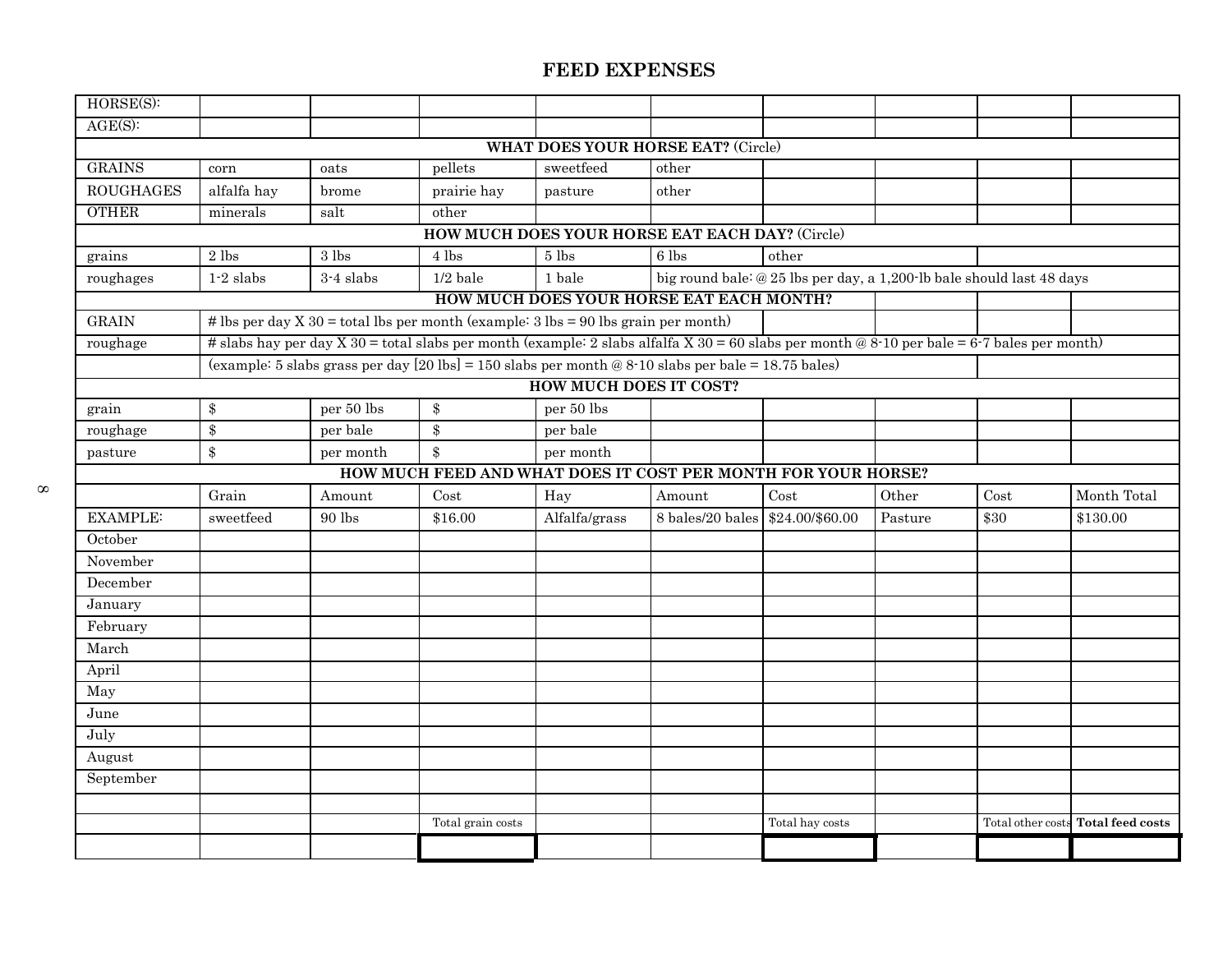| HORSE(S):                          |                            |            |                                                                                                                                             |                                                 |                                  |                                                                       |         |      |                                    |  |
|------------------------------------|----------------------------|------------|---------------------------------------------------------------------------------------------------------------------------------------------|-------------------------------------------------|----------------------------------|-----------------------------------------------------------------------|---------|------|------------------------------------|--|
| $AGE(S)$ :                         |                            |            |                                                                                                                                             |                                                 |                                  |                                                                       |         |      |                                    |  |
| WHAT DOES YOUR HORSE EAT? (Circle) |                            |            |                                                                                                                                             |                                                 |                                  |                                                                       |         |      |                                    |  |
| <b>GRAINS</b>                      | corn                       | oats       | pellets                                                                                                                                     | sweetfeed                                       | other                            |                                                                       |         |      |                                    |  |
| <b>ROUGHAGES</b>                   | alfalfa hay                | brome      | prairie hay                                                                                                                                 | pasture                                         | other                            |                                                                       |         |      |                                    |  |
| <b>OTHER</b>                       | minerals                   | salt       | other                                                                                                                                       |                                                 |                                  |                                                                       |         |      |                                    |  |
|                                    |                            |            |                                                                                                                                             | HOW MUCH DOES YOUR HORSE EAT EACH DAY? (Circle) |                                  |                                                                       |         |      |                                    |  |
| grains                             | 2 lbs                      | 3 lbs      | 4 lbs                                                                                                                                       | 5 lbs                                           | 6 lbs                            | other                                                                 |         |      |                                    |  |
| roughages                          | $1-2$ slabs                | 3-4 slabs  | $1/2$ bale                                                                                                                                  | 1 bale                                          |                                  | big round bale: @ 25 lbs per day, a 1,200 lb bale should last 48 days |         |      |                                    |  |
|                                    |                            |            |                                                                                                                                             | HOW MUCH DOES YOUR HORSE EAT EACH MONTH?        |                                  |                                                                       |         |      |                                    |  |
| <b>GRAIN</b>                       |                            |            | # lbs per day $X$ 30 = total lbs per month (example: 3 lbs = 90 lbs grain per month)                                                        |                                                 |                                  |                                                                       |         |      |                                    |  |
| roughage                           |                            |            | # slabs hay per day X 30 = total slabs per month (example: 2 slabs alfalfa X 30 = 60 slabs per month @ 8-10 per bale = 6-7 bales per month) |                                                 |                                  |                                                                       |         |      |                                    |  |
|                                    |                            |            | (example: 5 slabs grass per day $[20 \text{ lbs}] = 150 \text{ slabs}$ per month @ 8-10 slabs per bale = 18.75 bales)                       |                                                 |                                  |                                                                       |         |      |                                    |  |
|                                    |                            |            |                                                                                                                                             | <b>HOW MUCH DOES IT COST?</b>                   |                                  |                                                                       |         |      |                                    |  |
| grain                              | $\$\$                      | per 50 lbs | $\boldsymbol{\$\}$                                                                                                                          | per 50 lbs                                      |                                  |                                                                       |         |      |                                    |  |
| roughage                           | $\$\$                      | per bale   | \$                                                                                                                                          | per bale                                        |                                  |                                                                       |         |      |                                    |  |
| pasture                            | $\boldsymbol{\mathsf{\$}}$ | per month  | $\$\$                                                                                                                                       | per month                                       |                                  |                                                                       |         |      |                                    |  |
|                                    |                            |            | HOW MUCH FEED AND WHAT DOES IT COST PER MONTH FOR YOUR HORSE?                                                                               |                                                 |                                  |                                                                       |         |      |                                    |  |
|                                    | Grain                      | Amount     | Cost                                                                                                                                        | Hay                                             | Amount                           | Cost                                                                  | Other   | Cost | Month Total                        |  |
| <b>EXAMPLE:</b>                    | sweetfeed                  | $90$ lbs   | \$16.00                                                                                                                                     | Alfalfa/grass                                   | 8 bales/20 bales \$24.00/\$60.00 |                                                                       | Pasture | \$30 | \$130.00                           |  |
| October                            |                            |            |                                                                                                                                             |                                                 |                                  |                                                                       |         |      |                                    |  |
| November                           |                            |            |                                                                                                                                             |                                                 |                                  |                                                                       |         |      |                                    |  |
| December                           |                            |            |                                                                                                                                             |                                                 |                                  |                                                                       |         |      |                                    |  |
| January                            |                            |            |                                                                                                                                             |                                                 |                                  |                                                                       |         |      |                                    |  |
| February                           |                            |            |                                                                                                                                             |                                                 |                                  |                                                                       |         |      |                                    |  |
| March                              |                            |            |                                                                                                                                             |                                                 |                                  |                                                                       |         |      |                                    |  |
| April                              |                            |            |                                                                                                                                             |                                                 |                                  |                                                                       |         |      |                                    |  |
| May                                |                            |            |                                                                                                                                             |                                                 |                                  |                                                                       |         |      |                                    |  |
| June                               |                            |            |                                                                                                                                             |                                                 |                                  |                                                                       |         |      |                                    |  |
| July                               |                            |            |                                                                                                                                             |                                                 |                                  |                                                                       |         |      |                                    |  |
| August                             |                            |            |                                                                                                                                             |                                                 |                                  |                                                                       |         |      |                                    |  |
| September                          |                            |            |                                                                                                                                             |                                                 |                                  |                                                                       |         |      |                                    |  |
|                                    |                            |            |                                                                                                                                             |                                                 |                                  |                                                                       |         |      |                                    |  |
|                                    |                            |            | Total grain costs                                                                                                                           |                                                 |                                  | Total hay costs                                                       |         |      | Total other costs Total feed costs |  |
|                                    |                            |            |                                                                                                                                             |                                                 |                                  |                                                                       |         |      |                                    |  |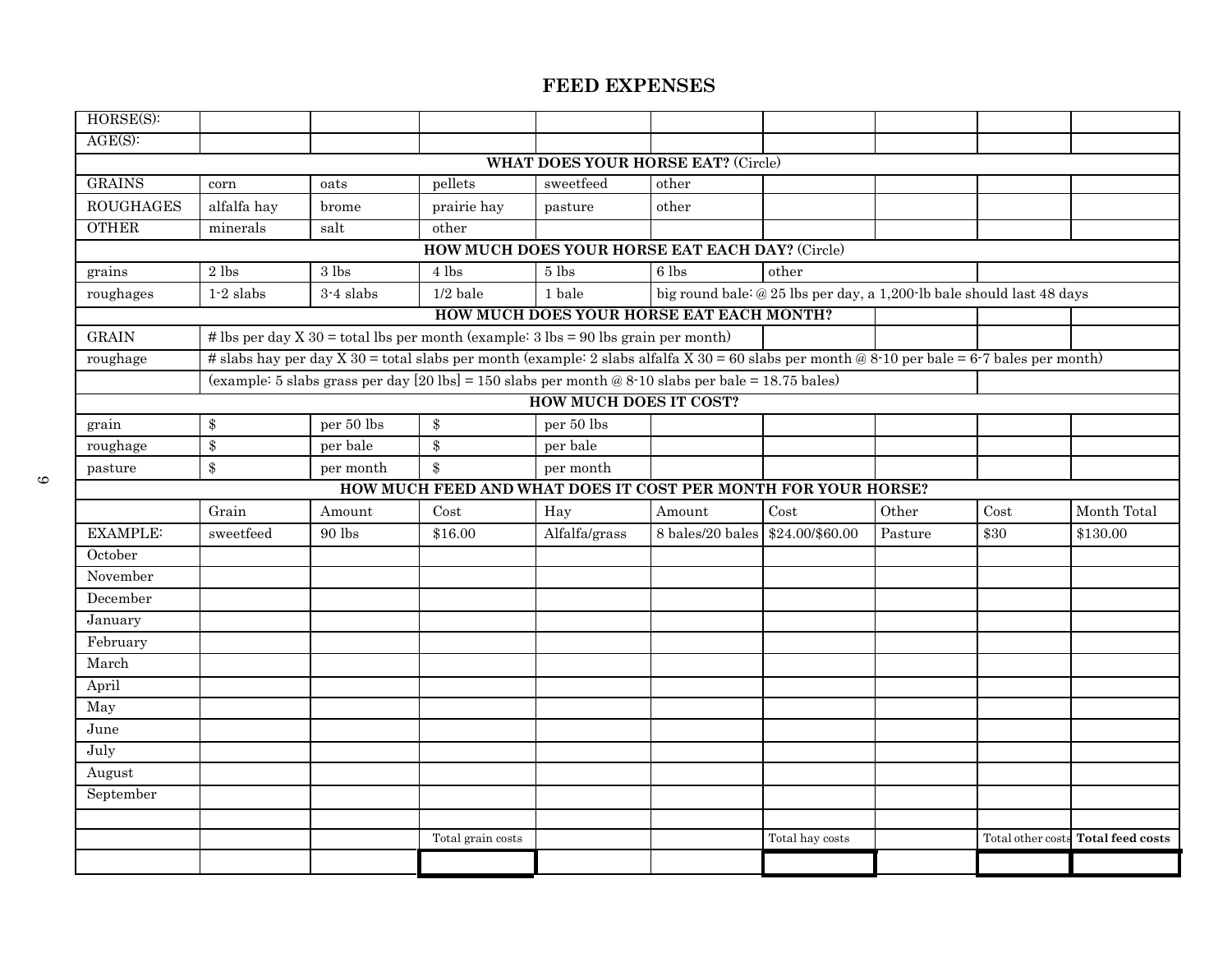| Where and What                                          | Placing                              | <b>Cost Involved</b>           | Premium Won |
|---------------------------------------------------------|--------------------------------------|--------------------------------|-------------|
| Example: Halter class<br>Invitational — Club Horse Show | 2nd Place<br>$\operatorname{trophy}$ | None                           | \$5.00      |
| Lincoln, State Fair, Pleasure Class                     | Blue Ribbon                          | $$12.00$ Rent<br>Horse trailer | None        |
|                                                         |                                      |                                |             |
|                                                         |                                      |                                |             |
|                                                         |                                      |                                |             |
|                                                         |                                      |                                |             |
|                                                         |                                      |                                |             |
|                                                         |                                      |                                |             |
|                                                         |                                      |                                |             |
|                                                         |                                      |                                |             |
|                                                         |                                      |                                |             |
|                                                         |                                      |                                |             |
|                                                         |                                      |                                |             |
|                                                         |                                      |                                |             |
|                                                         |                                      |                                |             |
|                                                         |                                      |                                |             |
|                                                         |                                      |                                |             |
|                                                         |                                      |                                |             |
|                                                         |                                      |                                |             |
|                                                         |                                      |                                |             |
|                                                         |                                      |                                |             |
|                                                         |                                      |                                |             |
|                                                         |                                      |                                |             |
|                                                         |                                      |                                |             |
|                                                         |                                      |                                |             |
|                                                         |                                      |                                |             |
|                                                         |                                      |                                |             |
|                                                         |                                      |                                |             |
|                                                         |                                      |                                |             |
|                                                         |                                      |                                |             |
|                                                         |                                      |                                |             |
|                                                         |                                      |                                |             |
|                                                         |                                      |                                |             |
|                                                         |                                      |                                |             |
|                                                         |                                      |                                |             |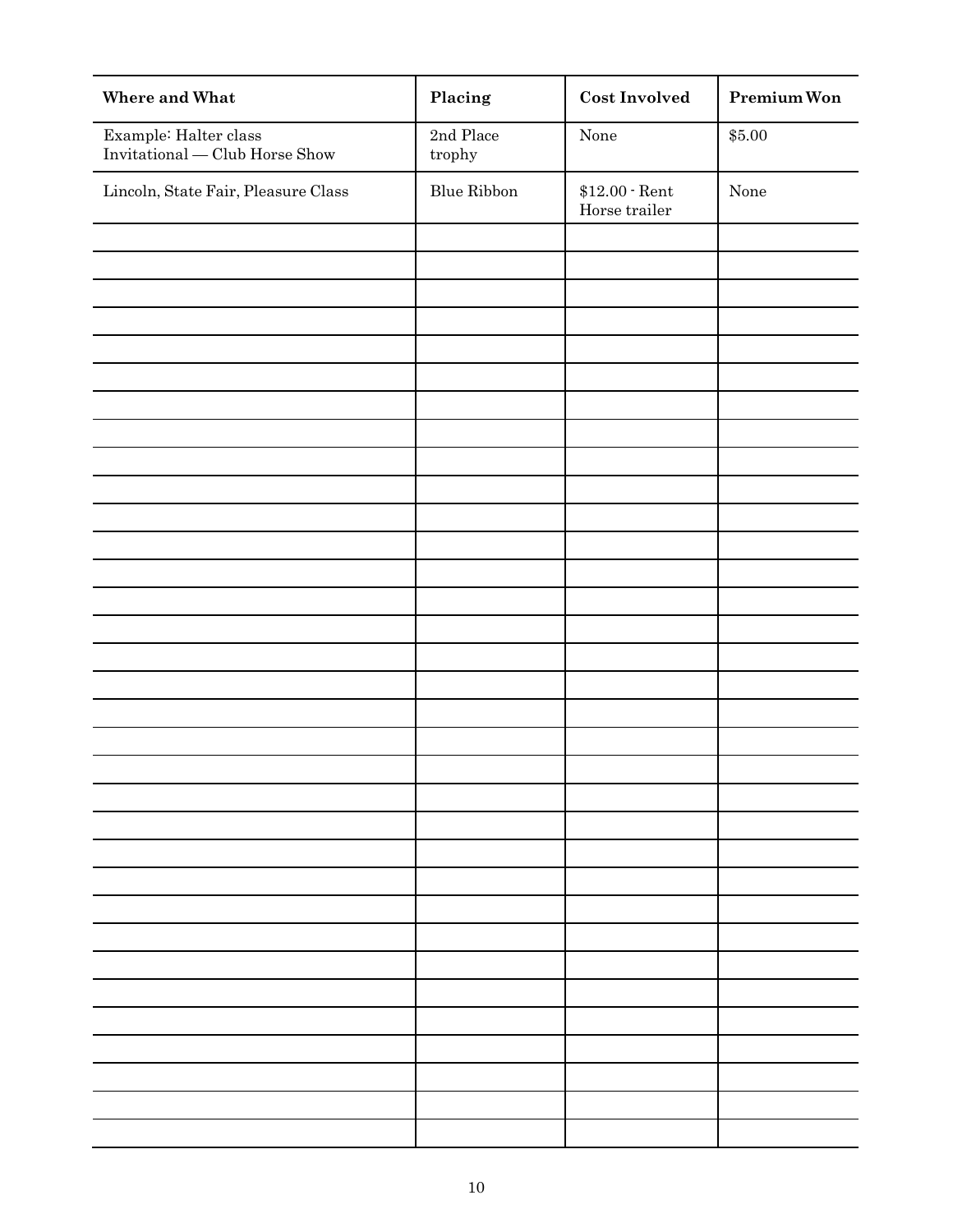# **Project Summary**

| Number of horses at the beginning of the project    |  |
|-----------------------------------------------------|--|
| Number of horses at the close of the project        |  |
| Value of the horses at the close of the project     |  |
| Value of the equipment owned by the member $(p, 4)$ |  |
| Total feed costs $(p, 6)$                           |  |
| Other costs $(p, 5)$                                |  |
| Total expenses                                      |  |
| Income from horse sold $(p, 4)$                     |  |
| Income from services $(p, 4)$                       |  |
| Total income                                        |  |
| Number of hours spent riding                        |  |
| Number of hours spent caring for the horses         |  |
| Total number of hours spent on the project          |  |
| Advancement level at the end of the project         |  |

Include extra pages, if necessary, with pictures of your horse(s) and other supporting material.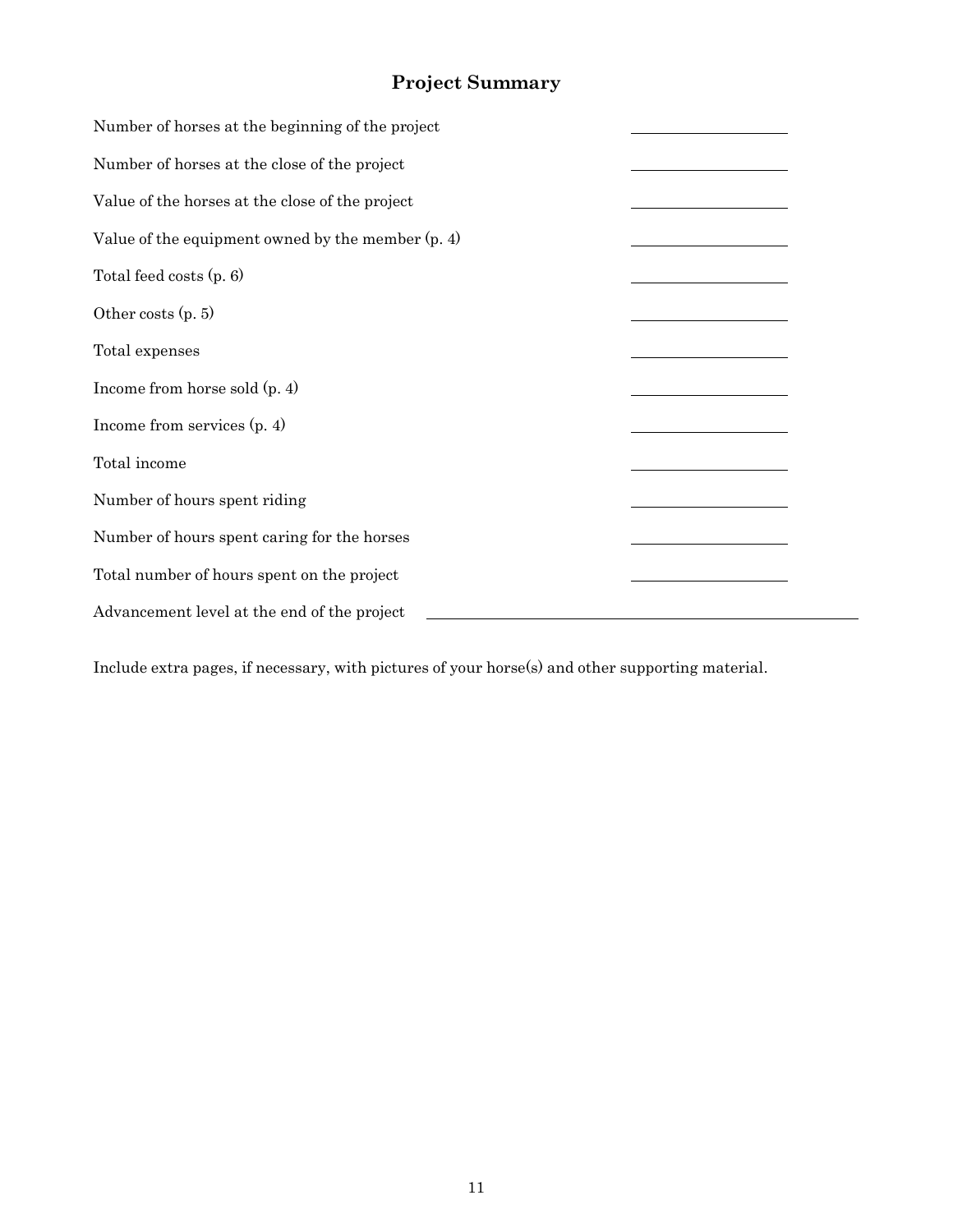### **Project Evaluation**

What did you learn from the project this year? (Review your plan from the beginning of the year.)

What was the most fun in the project?

What was your biggest problem?

What was most interesting or helpful?

How was your project financed? (financial arrangements with your parents, your banker, etc.)

Do you plan to continue the horse project next year?<br>
What will you do differently?

Submitted by: Reviewed by:

Member's Name Parent's Name

### **TO BE COMPLETED BY THE LEADER (**✓ **check if OK)**

Complete Accurate Neat On Time

Comments: